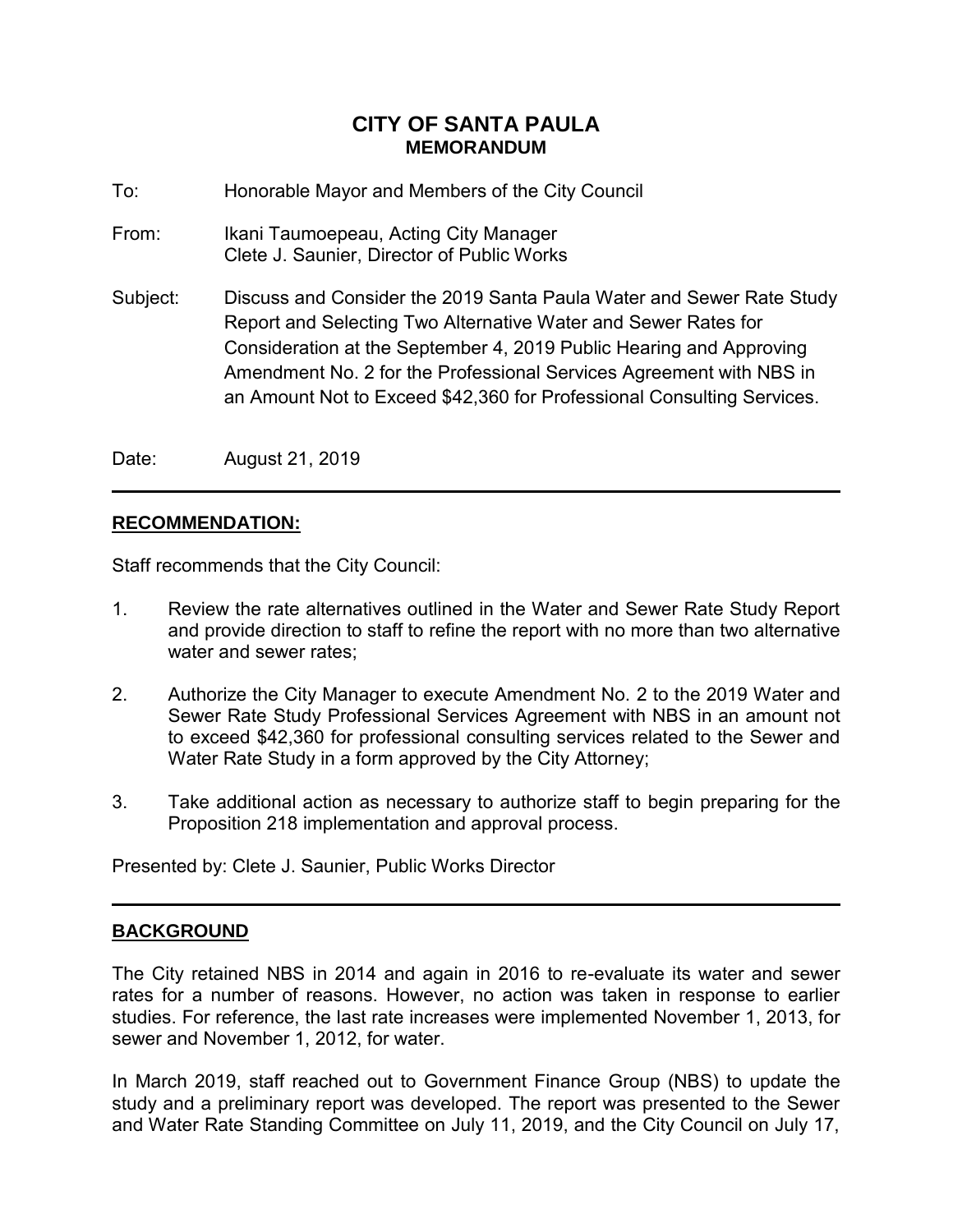2019. As directed by the City Council, staff held a community workshop meeting on August 5, 2019 to inform community members about the Water and Sewer Rate Study. NBS and City staff presented the alternative water and sewer rates discussed below.

The main criteria recommended to be used to compare various financial/rate alternatives being considered included:

- $\checkmark$  Keeping the rate increases as low as possible.
- $\checkmark$  Funding all anticipated O&M costs.
- $\checkmark$  Funding capital improvement projects.
- $\checkmark$  Maintaining adequate reserve fund levels.
- $\checkmark$  Maintaining necessary funding levels for the next 5 years.

**Water Rate Alternatives:** The following is a summary of the alternatives currently being considered:

- Alternative #1 No Rate Increases. This shows what the results would be if the City were to make no rate increases.
- Alternative #2 15% Annual Rate Increases for the next 5 years.
- Alternative #3 Hybrid of Declining Annual Rate Increases (15%, 13%, 11%, 9%, 9%)

**Sewer Rate Alternatives:** The following is a summary of the alternatives currently being considered:

- Alternative  $#1 No$  Rate Increases. This shows what the results would be if the City were to make no rate increases.
- Alternative #2 Inflation-Based Annual Rate Increases of three percent for the next 5 years (3%/year).
- Alternative #3 Use Separate Funding Sources for Recycled Water Distribution System.

On August 12, 2019, a second Sewer and Water Rate Standing Committee meeting was held to review the rate alternatives. The current draft of the Study incorporates the Committee's recommendations and is presented with this report. Staff recommends the City Council review the rate alternatives outlined in the study and provide direction to staff to refine the report with no more than two alternative water and sewer rates options.